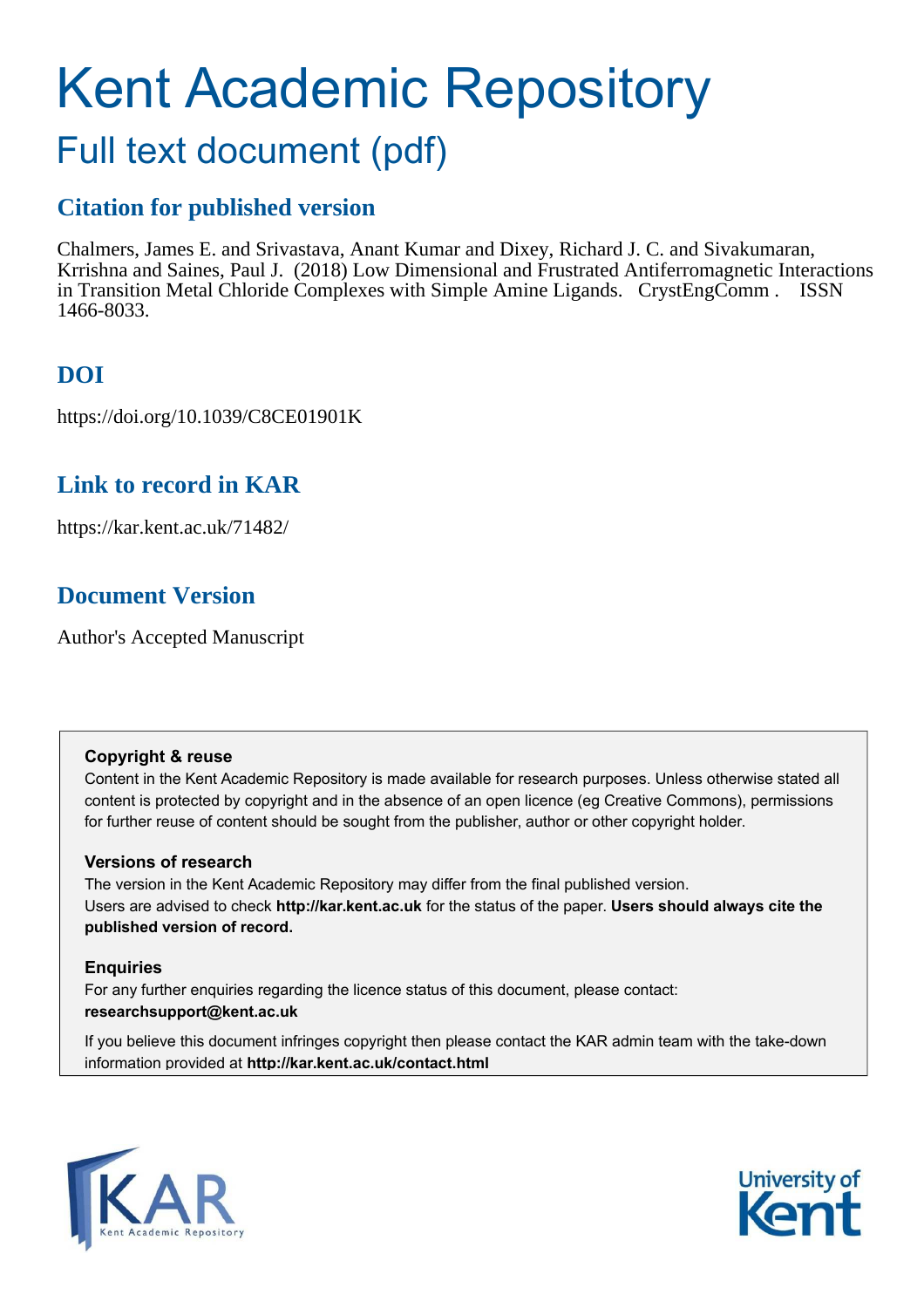# **Journal Name**

# ARTICLE

**Low Dimensional and Frustrated Antiferromagnetic Interactions in Transition Metal Chloride Complexes with Simple Amine Ligands** 

Received 00th January 20xx, Accepted 00th January 20xx

DOI: 10.1039/x0xx00000x

**www.rsc.org/** 

James E. Chalmers, <sup>a</sup> Anant Kumar Srivastava, <sup>a</sup> Richard J. C. Dixey, <sup>a</sup> Krrishna Sivakumaran<sup>a</sup> and Paul J. Saines\*<sup>a</sup>

This study reports the facile synthesis, crystal structures and magnetic properties of five new Mn, Co and Cu complexes with chloride and simple amine ligands. The four hydrazinium complexes are discrete in nature while the Omethylhydroxylamine phase contains edge-sharing chains bridged by chloride ligands. Investigation of the magnetic properties of these materials reveals that two of these materials, Co(NH<sub>3</sub>NH<sub>2</sub>)<sub>2</sub>(H<sub>2</sub>O)<sub>2</sub>Cl<sub>4</sub> and Cu(NH<sub>2</sub>OCH<sub>3</sub>)<sub>2</sub>Cl<sub>2</sub>, exhibit interesting antiferromagnetic properties arising from their low dimensional structures. Co(NH<sub>3</sub>NH<sub>2</sub>)<sub>2</sub>(H<sub>2</sub>O)<sub>2</sub>Cl<sub>4</sub> appears to exhibit significant 2D magnetic frustration while the magnetic susceptibilities of Cu(NH<sub>2</sub>OCH<sub>3</sub>)<sub>2</sub>Cl<sub>2</sub> are well fitted by a onedimensional chain model. The relationship between the strength of the magnetic coupling observed in these materials and their likely exchange pathways are also discussed.

## **1. Introduction**

Low-dimensional magnets have attracted sustained interest for their ability to host unconventional physics, as reflected by the award of the 2016 Nobel prize to Haldane for his theorectical work in this area. $1, 2$  This includes magnetic chains, which can support spinon quasi-particles that fractionalise electrons by carrying their spin but not charge.<sup>1</sup> Magnetic sheets, on the other hand, provide the basis for triangular and Kagome arrangements of cations whose conflicting antiferromagnetic interactions cannot be mutually satisfied.<sup>3</sup> This gives rise to magnetic frustration, resulting in exotic states. Experimentally achieving systems with strong magnetic coupling in one or two dimensions remains difficult, particularly in close packed oxides that have traditionally attracted the most attention in the field of magnetism as even canonical systems, e.g.  $Ca_3Co_2O_6$ ,<sup>4</sup> typically have significant residual coupling between their low dimensional units. Systems incorporating organic building blocks that act as spacers between inorganic chains and sheets built from magnetic cations have, however, been shown to be a successful way of achieving phases which host a variety of isolated magnetic chains, ladders and sheets.<sup>5-8</sup>

Much of the interest in magnetic systems built from combining organic and inorganic building blocks centres on coordination frameworks, including dense metal-organic

frameworks (MOFs) where organic linkers connect neighbouring magnetic metal centres mediating magnetic coupling between these.<sup>5, 9</sup> Conversely in other compounds, such as the versatile  $A_2$ MX<sub>4</sub> (where A is typically a monovalent N-containing organic cation, M is a divalent transition metal and X is a halide) family, magnetic coupling between discrete transition metal complexes is mediated through short X...X contacts under 4 Å with the organic building block simply acting as a spacer and not coordinating to the transition metal.6-8, 10, 11 In light of the significant interest in these distinct groups of compounds, it is interesting to explore what new low dimensional magnetic architectures can be achieved by compounds related to the  $A_2$ MX<sub>4</sub> phases, with regards to having short X...X contacts capable of facilitating magnetic coupling but with organic components that prefer to coordinate to one transition metal rather than act simply in a space filling role. Hydrazine and O-methylhydroxylamine are two of the simplest amines with a tendency to coordinate to a transition metal centre, but only two complexes containing both these and halide ligands have been reported thus far, neither of whose magnetic properties have been explored.<sup>12</sup>

In this paper, we report five new complexes with Omethylhydroxylamine or hydrazinium molecules coordinated to octahedral Mn, Co and Cu magnetic centres with short Cl...Cl contacts between them. The hydrazinium containing compounds are discrete complexes with magnetic coupling mediated by short Cl...Cl contacts while edge-sharing chains in the methylhydroxylamine phase are anticipated to dominate magnetic coupling. Magnetic property measurements for the four phases made in pure form show that all feature antiferromagnetic coupling.  $Co(NH_3NH_2)_2(H_2O)_2Cl_4$  and  $Cu(NH<sub>2</sub>OCH<sub>3</sub>)<sub>2</sub>Cl<sub>2</sub>$  are particularly interesting since the former shows clear evidence of strong magnetic frustration while the



*a.School of Physical Science, Ingram Building, University of Kent, Canterbury Kent, CT2 7NH, United Kingdom* 

Electronic Supplementary Information (ESI) available: CIFs from single crystal X-ray structure determination (also deposited in the CSD at entries 1877363-1877367) and figures displaying further crystallographic details, infrared spectra, magnetic property measurements, powder diffraction patterns, and thermogravimetric analysis are available. See DOI: 10.1039/x0xx00000x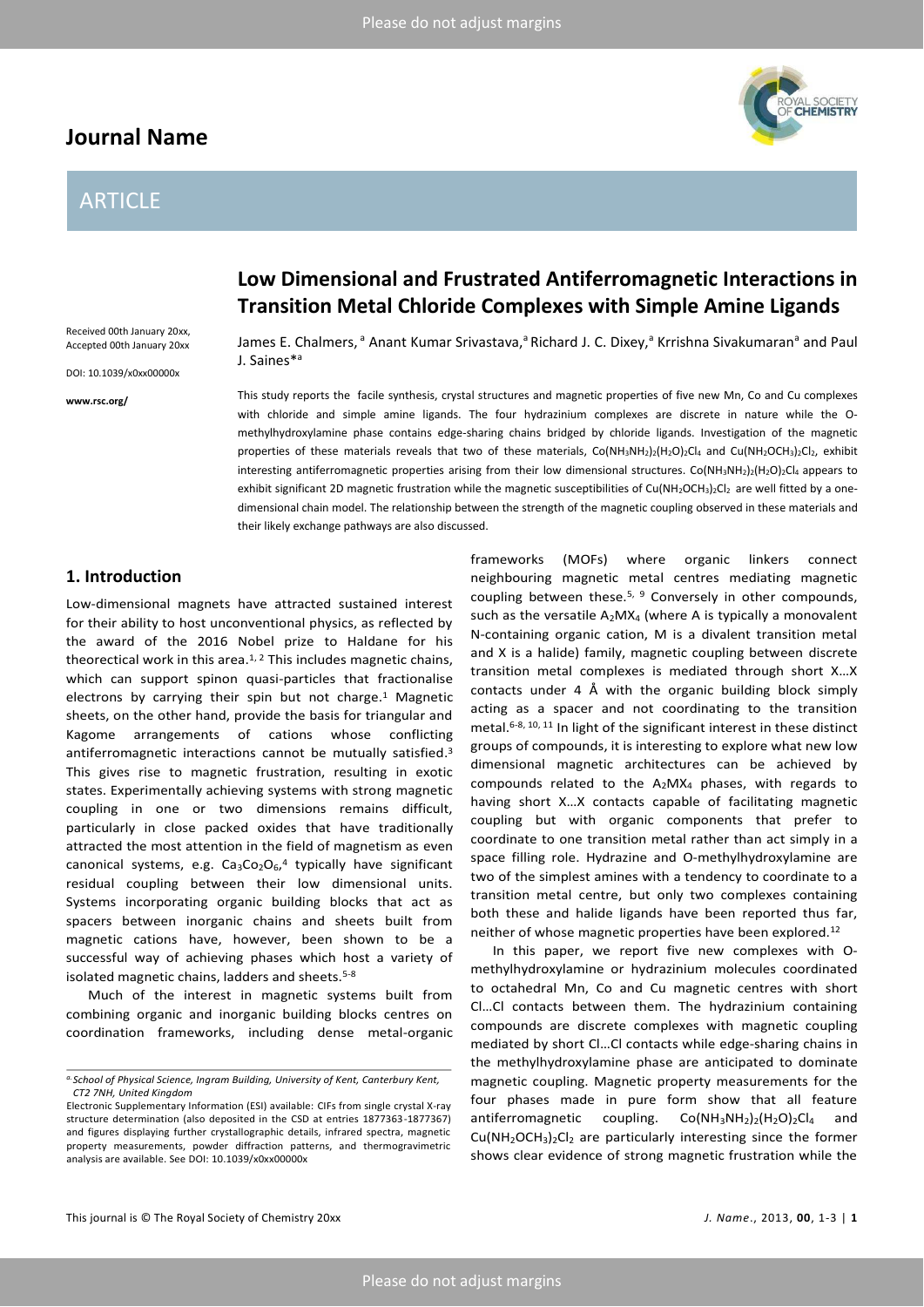later has magnetic properties that resemble a spin ½ 1D chain. This highlights the potential of these and related phases as hosts for low dimensional and frustrated magnetism.

# **2. Experimental Method**

The four hydrazinium phases were made by slow evaporation of 20 mL solutions of MnCl<sub>2</sub>·4H<sub>2</sub>O (Acros Organics, 99+ %) or CoCl2·6H2O (Acros Organics, analytical grade) and NH3NH2Cl (Acros Organics, 98 %) over the course of 1-2 weeks at ambient temperature with quantitative yield. The solvent used was a 10:1 mixture of methanol:water, unless otherwise noted. Attempts to make Cu containing phases using CuCl<sub>2</sub>·2H<sub>2</sub>O (Sigma-Aldrich, ACS reagent 99%) were also made but were unsuccessful, leading to only physical mixtures of the reagents. Co(NH<sub>3</sub>NH<sub>2</sub>)<sub>2</sub>(H<sub>2</sub>O)<sub>2</sub>Cl<sub>4</sub>, hereafter known as **Hyd2CoCl4**, was made from the evaporation of a 0.091 M  $NH<sub>3</sub>NH<sub>2</sub>Cl$  and 0.046 M CoCl<sub>2</sub>·6H<sub>2</sub>O solution, resulting in the formation of pink blade crystals suitable for X-ray diffraction. Colourless block crystals of (NH3NH2)2Mn(NH3NH2)Cl5, referred to as **Hyd3MnCl5**, were made from the evaporation of a methanol solution containing 0.050 M NH3NH2Cl and 0.017 M  $MnCl<sub>2</sub>·4H<sub>2</sub>O$ . Colourless block crystals of  $Mn(NH<sub>3</sub>NH<sub>2</sub>)(H<sub>2</sub>O)<sub>2</sub>Cl<sub>3</sub>$ , known as **HydMnCl3**, were made by evaporation of a 0.091 M  $NH<sub>3</sub>NH<sub>2</sub>Cl$  and 0.091 M MnCl<sub>2</sub>·4H<sub>2</sub>O solution. A sample of (NH3NH2)8Mn3(NH3NH2)2(H2O)2Cl16, **Hyd10Mn3Cl16**, suitable for structural determination was made by evaporation of a 0.091 M  $NH_3NH_2$ Cl and 0.027 M  $MnCl_2 \cdot 4H_2O$  solution, although a purer sample, which was used for bulk analysis, was obtained **Table 1**: Crystallographic data for the structures determined in this work by single crystal X-ray diffraction.

using 0.092 M  $NH_3NH_2Cl$  and 0.027 M  $MnCl_2 \cdot 4H_2O$ . In contrast Cu(NH2OCH3)2Cl2, referred to as **MHA2CuCl2**, was initially made by layering 8 mL of a 0.050 M methanol solution of  $CuCl<sub>2</sub>·2H<sub>2</sub>O$ over 8 mL of a 0.213 M Na(HCO<sub>2</sub>) and (NH<sub>3</sub>OCH<sub>3</sub>)Cl solution in methanol:water (~12:1) leading to observing diffraction quality blue needle single crystals after a week. A larger sample for bulk property measurements was made by the same method by using  $0.677$  M Na(HCO<sub>2</sub>) and  $0.427$  M (NH<sub>3</sub>OCH<sub>3</sub>)Cl methanol:water (~6:1) solution and  $0.100$  M CuCl<sub>2</sub>·2H<sub>2</sub>O solution in methanol, giving a good yield of 74.3 %. Similar reactions using  $MnCl_2.4H_2O$  lead to  $Namn(HCO_2)_3$  formation.<sup>13</sup>

Structure determinations were carried out using a Rigaku Oxford Diffraction Supernova equipped with MoK<sub>a</sub> and Cu K<sub>a</sub> microfocus sources (50 kV, 0.8 mA) with multi-layered focusing optics and an Atlas S2 CCD detector. Samples were held on MiTeGen microloops and, where needed, samples were cooled using an Oxford Cryosystems cryostream. Data were integrated and absorption corrections performed using CrysAlis Pro software suite version 171.38.4614 and the structure solved using direct methods in SHELXT<sup>15</sup> and leastsquare refinements carried out using SHELXL-2014/716 via the Olex<sup>2</sup> graphical user interface<sup>17</sup> (see Table 1 for crystallographic details). Displacement parameters of nonhydrogen atoms were refined anisotropically. Hydrogen atom positions were typically located geometrically with displacement parameters constrained to 1.2 times the Ueq of the parent atoms (1.5 times for methyl groups and water molecules). Hydrogen bonding networks between discrete complexes are briefly discussed in the ESI.

|                                 | Hyd <sub>2</sub> CoCl <sub>4</sub>                               | Hyd <sub>3</sub> MnCl <sub>5</sub>    | HydMnCl <sub>3</sub>                                   | Hyd <sub>10</sub> MnCl <sub>16</sub>                                           | MHA <sub>2</sub> CuCl <sub>2</sub>                                              |
|---------------------------------|------------------------------------------------------------------|---------------------------------------|--------------------------------------------------------|--------------------------------------------------------------------------------|---------------------------------------------------------------------------------|
| Compound                        |                                                                  |                                       |                                                        |                                                                                |                                                                                 |
| Formula                         | Co Cl <sub>4</sub> H <sub>14</sub> N <sub>4</sub> O <sub>2</sub> | Mn Cls H <sub>15</sub> N <sub>6</sub> | Mn $Cl_3$ H <sub>9</sub> N <sub>2</sub> O <sub>2</sub> | Mn <sub>3</sub> C <sub>16</sub> H <sub>54</sub> N <sub>20</sub> O <sub>2</sub> | Cu Cl <sub>2</sub> C <sub>2</sub> H <sub>10</sub> N <sub>2</sub> O <sub>2</sub> |
| Formula Weight                  | 302.88                                                           | 331.37                                | 230.38                                                 | 1098.65                                                                        | 228.56                                                                          |
| T(K)                            | 293(2)                                                           | 293(2)                                | 293(2)                                                 | 293(2)                                                                         | 150(2)                                                                          |
| λ (Å)                           | 0.71073                                                          | 0.71073                               | 1.54184                                                | 1.54184                                                                        | 1.54184                                                                         |
| <b>Crystal System</b>           | Monoclinic                                                       | Monoclinic                            | Monoclinic                                             | Triclinic                                                                      | Triclinic                                                                       |
| Space Group                     | P2 <sub>1</sub> /c                                               | P2 <sub>1</sub> /n                    | P2 <sub>1</sub> /n                                     | $P\overline{1}$                                                                | $P\overline{1}$                                                                 |
| a (Å)                           | 7.9880(6)                                                        | 8.9779(4)                             | 5.54110(10)                                            | 7.5839(3)                                                                      | 3.7868(6)                                                                       |
| <i>b</i> (Å)                    | 5.7019(5)                                                        | 10.9705(4)                            | 13.9707(3)                                             | 9.1752(4)                                                                      | 5.6827(9)                                                                       |
| c (Å)                           | 11.3808(8)                                                       | 11.7726(5)                            | 9.9630(3)                                              | 15.0656(6)                                                                     | 8.7079(11)                                                                      |
| $\alpha$ (°)                    | 90                                                               | 90                                    | 90                                                     | 89.821(4)                                                                      | 99.853(12)                                                                      |
| $\beta$ (°)                     | 97.745(7)                                                        | 94.423(4)                             | 92.648(2)                                              | 84.447(3)                                                                      | 98.563(12)                                                                      |
| $\gamma$ (°)                    | 90                                                               | 90                                    | 90                                                     | 75.697(4)                                                                      | 91.568(13)                                                                      |
| $V(\AA^3)$                      | 513.63(7)                                                        | 1156.05(9)                            | 770.44(3)                                              | 1010.83(7)                                                                     | 182.30(5)                                                                       |
| Z                               | 2                                                                | 4                                     | 4                                                      | $\mathbf{1}$                                                                   | $\mathbf{1}$                                                                    |
| $p_{cal}$ (g cm <sup>-3</sup> ) | 1.958                                                            | 1.904                                 | 1.986                                                  | 1.805                                                                          | 2.082                                                                           |
| $\mu$ (cm <sup>-1</sup> )       | 2.677                                                            | 2.262                                 | 22.989                                                 | 17.584                                                                         | 10.472                                                                          |
| Refl.                           | 2489/1236                                                        | 10289/2878                            | 2816/1486                                              | 6591/3911                                                                      | 3563/759                                                                        |
| meas./unique                    | $[R_{int} = 0.0311]$                                             | $[R_{\text{int}} = 0.0237]$           | $[R_{int} = 0.0258]$                                   | $[R_{\text{int}} = 0.0292]$                                                    | $[R_{\text{int}} = 0.0491]$                                                     |
| Parameters<br>refined           | 54                                                               | 114                                   | 76                                                     | 217                                                                            | 44                                                                              |
| $R_1$ , w $R_2$ (all)           | 0.0429, 0.0602                                                   | 0.0403, 0.0801                        | 0.0297, 0.0688                                         | 0.0341, 0.0818                                                                 | 0.0331, 0.0844                                                                  |
| $R_1$ , w $R_2$ (obs)           | 0.0311, 0.0548                                                   | 0.0323, 0.0757                        | 0.0270, 0.0660                                         | 0.0316, 0.0795                                                                 | 0.0314, 0.0806                                                                  |
| Goodness of Fit                 | 1.050                                                            | 1.044                                 | 1.065                                                  | 1.050                                                                          | 1.096                                                                           |

**2** | *J. Name*., 2012, **00**, 1-3 This journal is © The Royal Society of Chemistry 20xx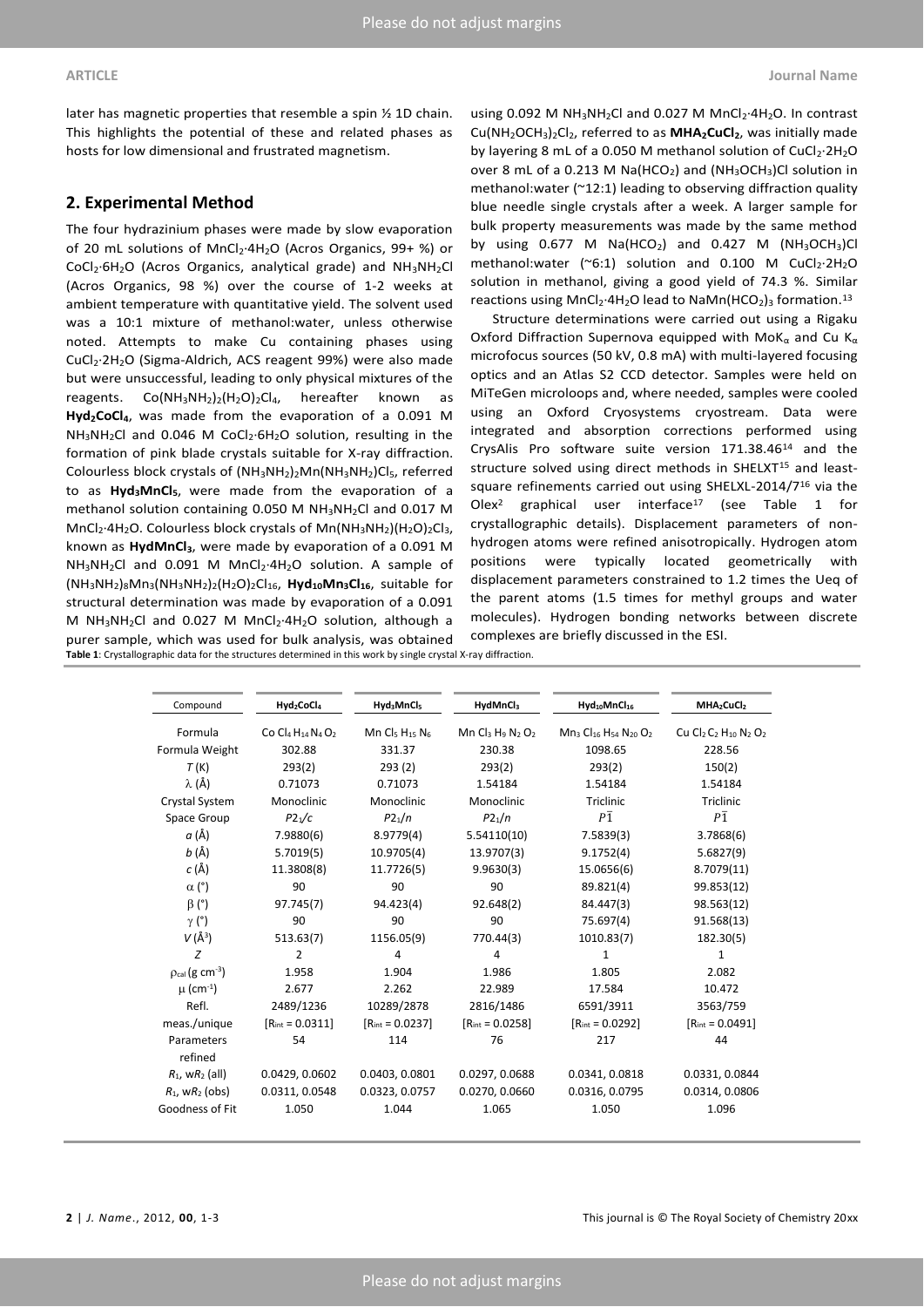# **Journal Name**

# ARTICLE

Sample phase purity was established by powder X-ray diffraction using either a Rigaku Miniflex utilising Cu  $K_{\alpha}$ radiation (40 kV, 15 mA) and a D/tex Ultra detector. Patterns were held in a plastic sample holder with a 10 mm well, due to these products often reacting with other holders to which they are exposed for a prolonged time, with data typically collected over a range of  $5-60^{\circ}$  2 $\theta$ . The data obtained were subsequently fitted using the Le Bail method in the program Rietica,<sup>18</sup> which indicated that the bulk samples were consistent with the crystal structures of the phases determined by single crystal Xray diffraction and were either single phase or contained trace quantities of this phase (see Fig. S1-4). **Hyd3MnCl5** was an exception to this and always contained significant quantities of unidentified phases that prevented further characterisation of this compound. Elemental microanalysis, performed at the London Metropolitan University, confirmed the purity of the four other samples. **Hyd2CoCl<sup>4</sup>** was found to be 4.61 % H and 18.40 % N *c.f.* to 4.66 % H and 18.38 % expected. **HydMnCl<sup>3</sup>** consisted of 3.86 % H and 11.98 % N *c.f*. 3.94 % H and 12.16 % N expected. **Hyd10Mn3Cl16** was comprised of 5.03 % H and 25.36 % N *c.f.* 4.95 % H and 25.50 % N. **MHA2CuCl2** was found to be 10.36 % C, 4.35 % H and 12.01 % N *c.f.* 10.51 % C, 4.41 % H and 12.26 % N expected.

Magnetic properties of the four phases prepared in high purity were analysed by a Quantum Design MPMS 5 magnetometer using a 7 T superconducting magnet. Samples were placed in gelatin capsules inside a pierced straw with a uniform diamagnetic background. Thermal stabilities of the same samples were analysed using a NETZSCH 409 PG/PC TGA with simultaneous DSC capabilities. The sample was held in an alumina crucible under flowing air and typically heated at a rate of 10°/minute to 800 °C, with the exception of **MHA2CuCl<sup>2</sup>** where a heating rate of 5°/minute was used due to the high exothermic nature of its initial decomposition. Infrared spectra were collected over a range of 4000-500 cm<sup>-1</sup> using a Shimadzu IRAffinity-1S Fourier transform spectrometer equipped with an attenuated total reflection stage (see ESI for spectra, Fig. S5-8, and their assignments); measurements were averaged over a total of 16 scans.

### **3. Results and Discussion**

#### **3.1 Crystal Structures**

**Hyd2CoCl4** adopts *P*21/*c* monoclinic symmetry with discrete octahedral Co complexes. The asymmetric unit of **Hyd2CoCl<sup>4</sup>** contains one Co atom, on an inversion centre, an  $H_2O$  and a NH3NH2 ligand and two Cl atoms, one of which is coordinated to the Co (see Fig. S9). The Co atoms are coordinated to N







atoms from two hydrazinium cations, two oxygen atoms from water molecules and two chloride anions, with like atoms bound in a *trans*-fashion. The bond valence sum of Co is 1.94, consistent with a divalent cation.19 The relatively regular octahedral Co cations are connected by Cl...Cl contacts (3.7413(11) Å) into a layer with Co in a diamond-like arrangement (see Fig. 1). The space between these layers is occupied by an undulating layer of Cl anions, with nearest intralayer and interlayer Cl...Cl contacts of 3.827(4) and 3.8191(10) Å. Neighbouring Co cations in a diamond all have the same Co-Cl...Cl-Co contacts with a likely magnetic exchange pathway of 8.5522(15) Å and a dihedral angle of 127.49(2)°. It should, however, be noted that the distance separating the closest two Co cation on opposite sides of the diamond are shorter than those bridged by the Cl...Cl contacts (*c.f.* 5.7016(5) to 6.3642(4) Å). All Cl...Cl contacts between layers involve three Cl atoms so coupling between layers must be far weaker; the nearest-neighbour Co-Co distance between layers is also much longer (*c.f*. 7.9862(6) to 5.7017(5) Å).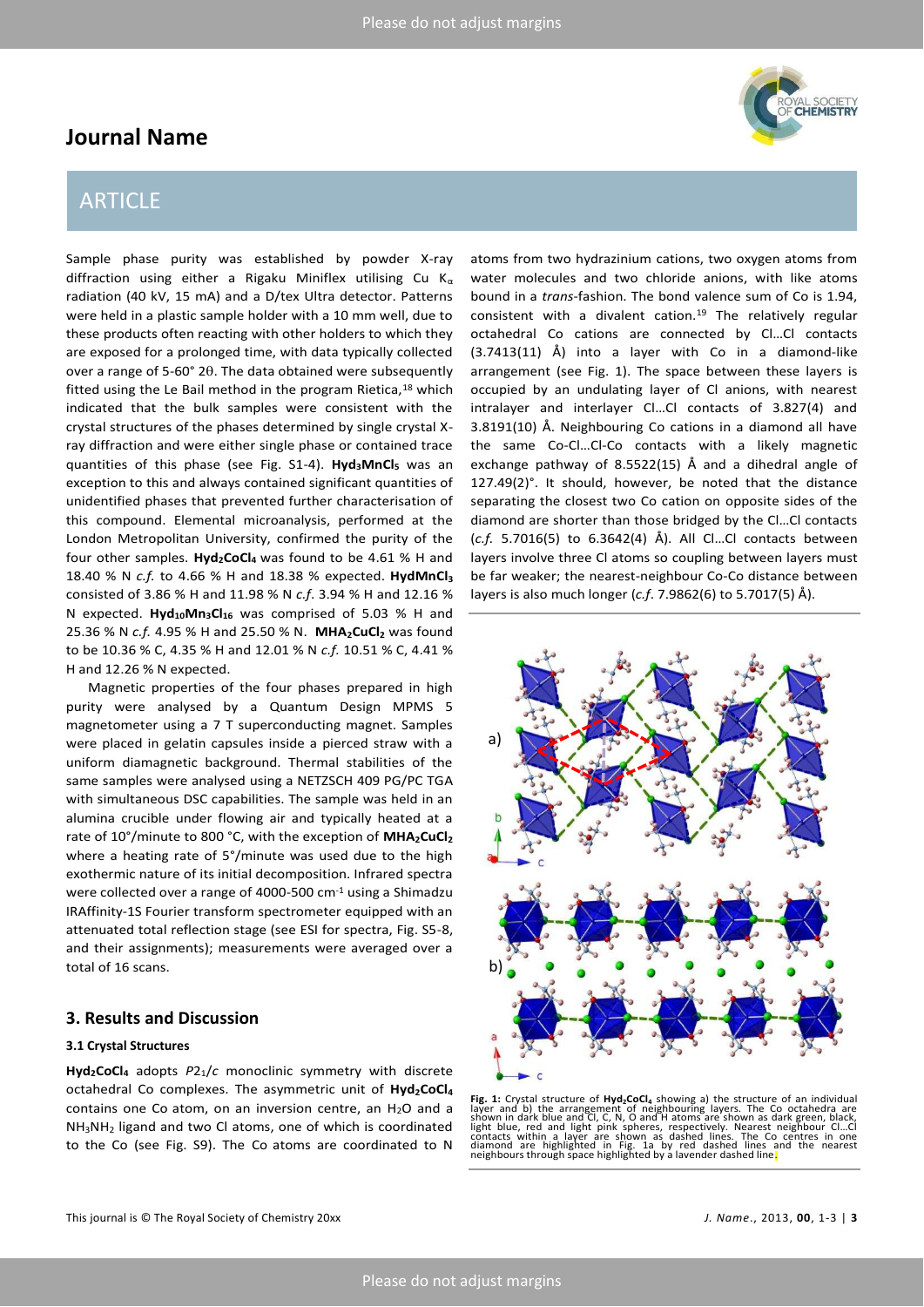**Hyd3MnCl5** adopts *P*21/*n* monoclinic symmetry and consists of relatively regular discrete octahedral complexes. The asymmetric unit contains one Mn atom, five Cl atoms, one complete NH3NH2 ligand and two complete uncoordinated NH3NH<sup>2</sup> + cations (see Fig. S10). The Mn atom is coordinated to five Cl atoms and one NH3NH2 ligand and has a bond valence sum of 1.95, consistent with Mn<sup>2+</sup>.<sup>19</sup> The shortest Cl...Cl contacts, of 3.718(6) Å, between molecular complexes connect these into chains that run roughly along the [101] axis, while modestly longer Cl...Cl contacts, 3.879(2) to 3.918(2) Å connect complexes within the *ab* plane into an approximately square lattice, completing a three dimensional network (see Fig. 2).



Fig. 2: Crystal structure of Hyd<sub>3</sub>MnCl<sub>5</sub> showing Mn-Cl...Cl-Mn chains. The Mn octahedra are shown in pink and all other colours are the same as Fig. 1.

**HydMnCl<sup>3</sup>** adopts *P*21/*n* monoclinic symmetry in which the Mn atoms are in molecular octahedral complexes, with relatively regular geometry. The asymmetric unit of **HydMnCl<sup>3</sup>** features one Mn atoms, a complete hydrazinium, two complete water molecules and three chloride atoms, all on general positions (see Fig. S11). In these complexes the Mn is coordinated to a N atom from a NH3NH2 ligand, the oxygen atoms from the two distinct two water molecules in *cis*-positions and three Cl atoms, in a *fac*-fashion. The bond valence sum of the Mn cation is 2.05, consistent with Mn2+ . <sup>19</sup> The **HydMnCl<sup>3</sup>** complexes are connected by an intricate network of Cl...Cl contacts (see Fig. 3). The shortest of these form zig-zag chains along the *a*-axis with alternating contacts of 3.515(3) and 3.771(3) Å (see Fig. S12). Other zig-zag chains of **HydMnCl<sup>3</sup>** complexes are formed by alternating contacts of 3.895(4) and 3.982(4) Å; these two types of zig-zag chains are interconnected into undulating layers along the *ac* plane. The likely superexchange pathways are through Mn-Cl...Cl-Mn contacts which occur in all three dimensions, with distances of 8.452(4) and 8.708(4) Å in the zig-zag chains with the shortest Cl...Cl contacts, these have dihedral angles of 180°. The longer Cl...Cl contacts lead to much longer exchange pathways of at

least 8.890(5) Å with much smaller dihedral angles of 47.72(2)° and 62.11(2)°.



Fig. 3: Crystal structure of HydMnCl, showing the two sets of zig-zag Mn-Cl...Cl-<br>Mn chains with the closest Cl...Cl contacts shown as green dashed lines and the<br>Cl...Cl contacts in the other chain shown in blue. The Mn oc pink and all other colours are the same as in Fig. 1.

 $Hyd<sub>10</sub>Mn<sub>3</sub>Cl<sub>16</sub>$  adopts  $P\overline{1}$  triclinic symmetry and features two distinct Mn octahedral complexes. The asymmetric unit contains 2 Mn atoms, with Mn1 found on an inversion centre, one  $H_2O$ , five  $NH_3NH_2$  molecules and eight distinct Cl atoms (see Fig. S13). Mn1 is coordinated to six Cl atoms generated from three crystallographic distinct positions while Mn2 is coordinated to four Cl atoms, one  $NH_3NH_2$  ligand and a  $H_2O$ molecule, with the molecular ligands bound in a *cis*-fashion. The bond valence sums of the Mn cations are 1.85 and 2.02 for Mn1 and Mn2, respectively, broadly consistent with Mn<sup>2+</sup>.<sup>19</sup> The structure of **Hyd10Mn3Cl16** can be viewed as layers of regular octahedral Mn complexes stacked along the *c*-axis that only contain Mn1 or Mn2 atoms, with the following sequence: Mn1Mn2Mn2Mn1 (see Fig. 4). While the octahedral Mn2 centres in neighbouring layers are stacked on top of each other, Mn1Cl $_6$  octahedra are shifted by about half a unit cell along both the *a*- and *b*-axis compared to the octahedral Mn2 centres in the layers above and below it.  $NH_3NH_2^+$  cations and Cl- anions occupy space between the octahedral Mn2 centres in a layer. Short Cl...Cl contacts  $(3.712(7)$  and  $3.798(9)$  Å) connect Mn1 atoms to Mn2 atoms in the layer above and below, forming rhombohedra that are linked to each other by their corners (see Fig. S14 for more details of Cl...Cl contact distances). The only other Cl...Cl contacts of comparable length (3.775(3) Å) are between these free Cl<sup>-</sup> anions and Cl atoms coordinated to Mn2. Longer Cl...Cl links crosslink the neighbouring rhombohedra (3.9464(17) Å) and Mn2 cations are connected by Cl...Cl interactions of similar lengths both within (3.946(11) Å) and between the layers (3.980(6) Å). The shortest potential magnetic coupling pathways alternate within the rhombohedra with distances of 8.809(9) Å and 8.902(11) Å distances and dihedral angles of 69.40(2) and 127.353(15)°. The exchange pathways associated with the other Cl...Cl contacts mentioned above are between 8.951(13) and 9.024(6) Å long with generally have smaller dihedral angles, between 27.30(3) and 84.15(2)°.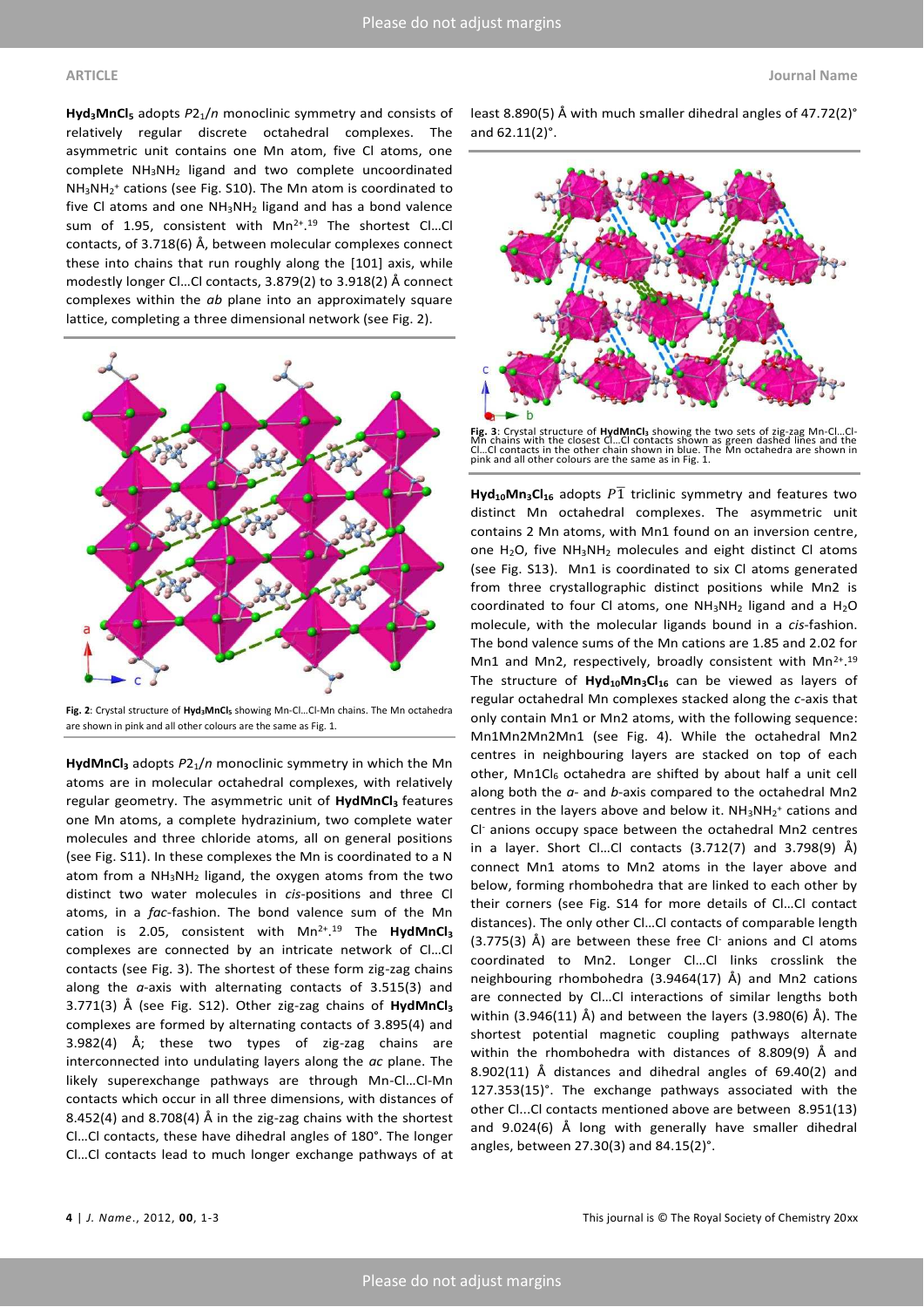#### **Journal Name ARTICLE**



Fig. 4: Structure of Hyd<sub>10</sub>Mn<sub>3</sub>Cl<sub>16</sub> showing the rhombohedral arrangements of<br>octahedra connected by short Cl...Cl contacts. The Mn1 and Mn2 octahedra are<br>pink and red and all other colours are as in Fig. 1.

Unlike the other phases in this article **MHA2CuCl2**, which adopts  $P\overline{1}$  triclinic symmetry, contains 1D chains of Cu connected by Cl atoms. The asymmetric unit of **MHA2CuCl<sup>2</sup>** features one Cu atom, on a special position with half the site multiplicity of the general position, one O-MHA ligand and one Cl ligand (see Fig. S15). The Cu cations are coordinated to the N atoms of two O-MHA ligands, in a *trans*-fashion, and four Cl ligands; the Jahn-Teller distortion significantly elongates two of the Cu-Cl bonds (*c.f.* 2.312(20) Å to 2.866(19) Å). The bond valence sum of the Cu cation is 2.06, consistent with a divalent Cu cation.19 The octahedral Cu are arranged in edge-sharing chains bridged through CI ligands with close CI...CI contacts (3.820(19) Å) between chains connecting these into a layer, which are well separated from each other by the bulk of the O-MHA ligand that interdigitate between layers (see Fig. 5). With regards to potential magnetic coupling within the chains the Jahn-Teller axis of the Cu alternates so that the intrachain super-exchange bridges all involve a long and a short Cu-Cl bond, leading to a super-exchange distance of 5.18(3) Å and a Cu-Cl-Cu bond angle of 93.38(4)°. The magnetic coupling between chains in a layer is likely to be facilitated through Cu-Cl...Cl-Cu pathways, which are 8.44(3) Å and a dihedral angle of 180°. Between the layers only through-space interactions are possible, which are likely to be very weak due to the 8.7078(11) Å nearest neighbour distances between Cu in neighbouring planes, which are also far longer than nearest neighbour Cu distances within the layers (3.787(6) Å and 5.6824(9) Å, respectively).



**Fig. 5:** Crystal structure of **MHA2CuCl2** showing the structure viewed along the edgesharing chains. The Cu octahedra are shown in dark blue and all other colours are the same as Fig. 1.

#### **3.2 Thermal Stability**

Thermogravimetric analysis indicated that **Hyd2CoCl<sup>4</sup>** is stable in air until 80 °C where mass corresponding to the two water molecules is lost in an endothermic process (see Fig. S16). Further mass loss is then observed between 165 °C and 360 °C, with the product at this stage likely CoCl<sub>2</sub> based on the residual mass; this stage of the decomposition appears to be a two stage process with the first half endothermic and the second half exothermic. This may suggest that chloride is lost first and then NH2NH2 molecules during the second stage of the process since decomposition of the later is highly exothermic. The final stage of decomposition takes place between 470 and 660 °C via a mildly exothermic process, with the final mass of the residue confirmed by powder X-ray diffraction to be  $Co<sub>3</sub>O<sub>4</sub>$ .

**HydMnCl3** appears to be stable to only 50 °C above which mass broadly corresponding to losing its water molecules occurs in an endothermic process (see Fig. S17). This anhydrous phase is then stable until 275 °C above which weight is lost in a two stage process which finishes at 700 °C; the final product from this decomposition process has been identified to be a mixture of  $Mn_3O_4$  and  $Mn_2O_3$  by powder Xray diffraction.

**Hyd10Mn3Cl16** initially decomposes between 60 and 100 °C in an endothermic process consistent with the loss of the water molecules (see Fig. S18). This anhydrous phase is then stable to 170 °C above which mass is lost continually up to 625 °C, where residual mass is consistent with the formation of  $Mn<sub>2</sub>O<sub>3</sub>$ , confirmed by powder X-ray diffraction. There is a clear change in slope of weight loss between a rapid decrease to a much more gradual decrease at around 360 °C, with the process below this being high exothermic and only mildly so above this temperature.

**MHA2CuCl2** is stable up to 100 °C in air where it undergoes a highly exothermic decomposition in a single rapid step that is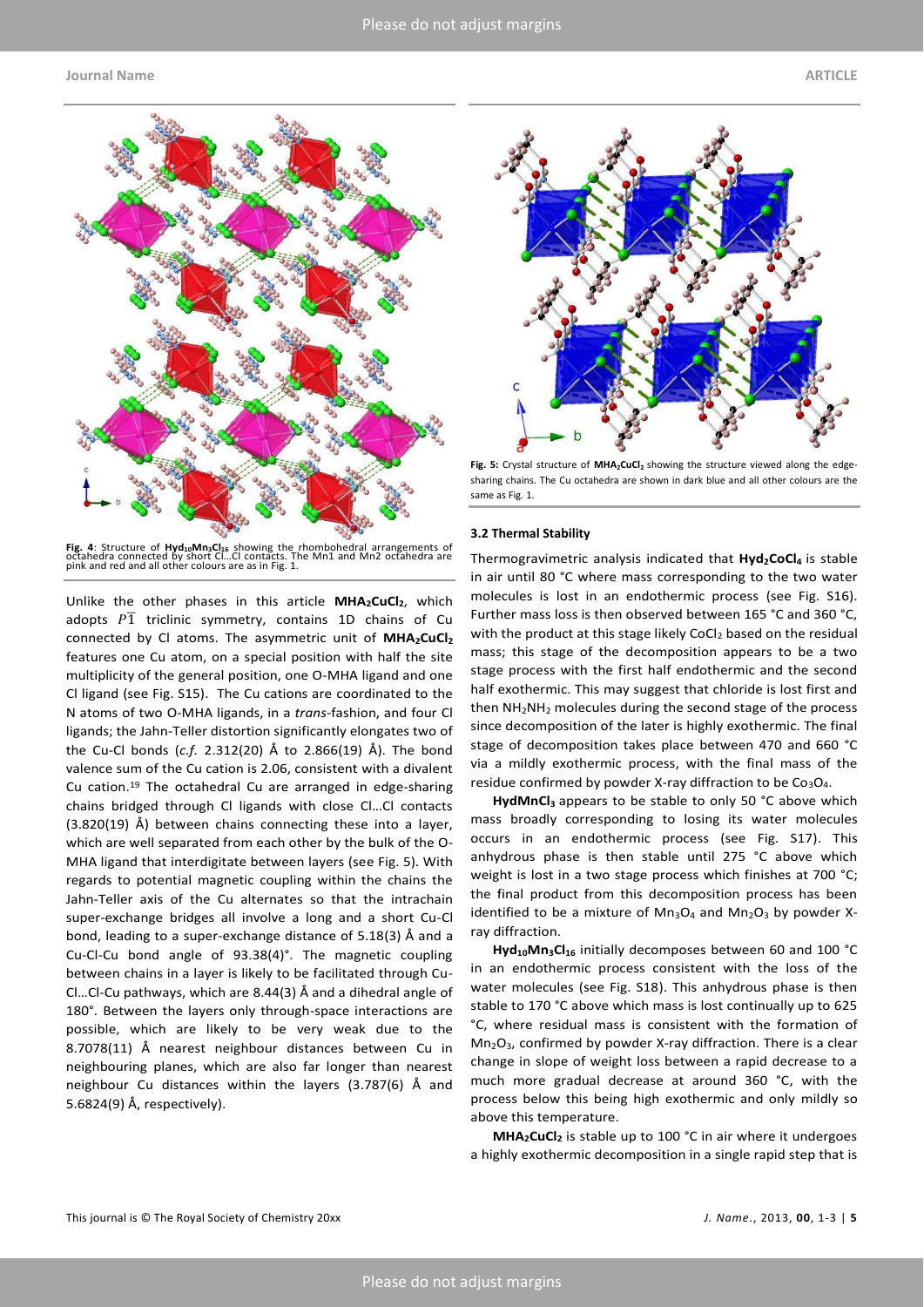complete by 150 °C and involves loosing mass equivalent to the organic ligands (see Fig. S19). Almost continuous mass loss is observed above this temperature up to 500 °C via mildly exothermic processes, yielding a final product confirmed by powder X-ray diffraction to be CuO.

#### **3.3 Magnetic Properties**

Magnetic susceptibility measurements (χ) of **Hyd<sub>2</sub>CoCl<sub>4</sub>** obtained in an applied field of 1000 Oe increase gradually on cooling with field cooled (FC) measurements and zero field cooled (ZFC) measurements not diverging, indicating the phase remains paramagnetic down to 1.8 K (see Fig. 6).  $\chi$  can be fit between 75-300 K using Curie-Weiss law yielding a Curie-Weiss temperature,  $\Theta_{\text{CW}}$ , of -18.75 K, indicating moderate antiferromagnetic coupling, and an effective magnetic moment of 4.95  $\mu$ <sub>B</sub>; this is within the range of typical values exhibited by octahedral  $Co^{2+}$  and is consistent with the orbital angular momentum not being fully quenched.<sup>20</sup> At 300 K,  $\gamma T$  is 2.89 emu K mol<sup>-1</sup> Oe<sup>-1</sup>; this gradually decreases to 100 K before falling rapidly below this to 1.75 emu K mol $^{-1}$  Oe $^{-1}$  around 5 K (see Fig. S20), consistent with significant antiferromagnetic coupling at low temperature. While isothermal magnetisation measurements at 1.8 K are also consistent with paramagnetic behaviour, increasingly linearly at low applied fields before saturating near 24 kOe, the value of 2.2  $\mu_B$  per magnetic centre observed at 50 kOe is around half the value typically expected for Co2+ (see Fig. S21). This is likely the result of significant local antiferromagnetic interactions in this phase at low temperature despite long-range magnetic order being supressed by magnetic frustration. This is consistent with a frustration index  $|\Theta_{CW}/T_N|$ , where T<sub>N</sub> is the Néel temperature, of at least 11.2. The cause of this magnetic frustration is unclear as antiferromagnetic interactions within the diamonoid layers of Co atoms are not frustrated if only nearest neighbours coupled through Co-Cl...Cl-Co bridges are considered, which are anticipated to be the dominant magnetic coupling pathways in this compound. Geometrically the most likely source of magnetic frustration is competition between antiferromagnetic coupling through Co-Cl...Cl-Co bridges in the diamond and between nearest neighbouring Co cations in space, which are formally on the opposite sides of the diamond. While the later are far enough apart in space, 5.7016(5) Å, that direct exchange seems unlikely the magnetic coupling between these may be facilitated by Co-Cl...Cl...Cl-Co contacts (a total exchange pathway of 12.2932(18) Å) or coupling via a Co-Cl...O-Co pathway (with a total exchange pathway of 7.860(6) Å).

e **HydMnCl3** and **Hyd10Mn3Cl16** continually increase at low temperatures and show no indication of divergence of ZFC and FC measurements, consistent with both compounds remaining paramagnetic down to the lowest temperature examined (see Fig. S22 and Fig. S23). In both cases  $\chi$  can be fit by Curie-Weiss law across the whole temperature range examined, 1.8-300 K, yielding a  $\Theta_{\text{CW}}$  of -2.6 K and -0.9 K, for **HydMnCl3** and **Hyd10Mn3Cl<sup>16</sup>** indicative of weak antiferromagnetic coupling in both compounds (see Fig. S22 and Fig. S23). Effective magnetic moments of 5.77  $\mu_B$  obtained

for both **HydMnCl**<sup>3</sup> and **Hyd**<sup>10</sup>Mn<sub>3</sub>Cl<sub>16</sub>, close to the 5.92  $\mu_B$ expected for spin-only Mn<sup>2+</sup>. For **HydMnCl**<sup>3</sup> a  $\chi$ <sup>2</sup> value of 4.14 emu K mol<sup>-1</sup> Oe<sup>-1</sup> is observed at 300 K, consistent with isolated  $Mn^{2+}$  centres, with this remaining nearly constant to 80 K. Below this temperature a rapid decrease is observed to values approaching 1.5 emu K mol $^{-1}$  Oe $^{-1}$  at 1.8 K, consistent with the emergence of short range antiferromagnetic coupling (see Fig. S24). The  $\chi$ T behaviour of  $Hyd_{10}Mn_{3}Cl_{16}$  is similar with a value of 4.14 emu K mol<sup>-1</sup> Oe<sup>-1</sup> also observed at 300 K, which remains relatively constant until 50 K before falling rapidly to about 2.4 emu K mol<sup>-1</sup> Oe<sup>-1</sup> at 1.8 K (see Fig. S24). This suggests the antiferromagnetic coupling in **Hyd10Mn3Cl<sup>16</sup>** is weaker than in **HydMnCl**<sub>3</sub>, consistent with their respective  $\Theta_{\text{CW}}$ . Isothermal magnetisation measurements at 1.8 K of both compounds increase linearly up to fields of about 20 kOe before beginning to saturate, reaching a value of 4.2 and 4.8  $\mu_B$  per Mn<sup>2+</sup> atom at 50 kOe, for **HydMnCl3** and **Hyd10Mn3Cl16**, consistent with paramagnetic behaviour (see Fig. S25).



Fig. 6: Evolution of  $\chi$  versus temperature from 1000 Oe ZFC (hollow black symbol) and FC (filled green symbol) measurements for **Hyd2CoCl4**. The insert shows a Curie-Weiss fit (red line) to the inverse susceptibility from 75-300 K.

measurements of **MHA2CuCl2** feature a broad cusp, indicating the emergence of antiferromagnetic order below 29 K, with the width of this feature suggestive of low dimensional magnetic order (see Fig. 7). Below 5 K the magnetic susceptibility decreases at an increasing rate, suggesting the possibility of another magnetic transition. Tiny increases in magnetic susceptibility below 2.5 K may be indicative of a small paramagnetic impurity.  $\chi$  measurements obtained in an applied field of 1000 Oe can be fit over the range of 70-300 K using Curie-Weiss law, yielding a Curie-Weiss temperature of - 28.3 K, consistent with moderate antiferromagnetic coupling, and an effective magnetic moment of 1.77  $\mu_B$ , close to the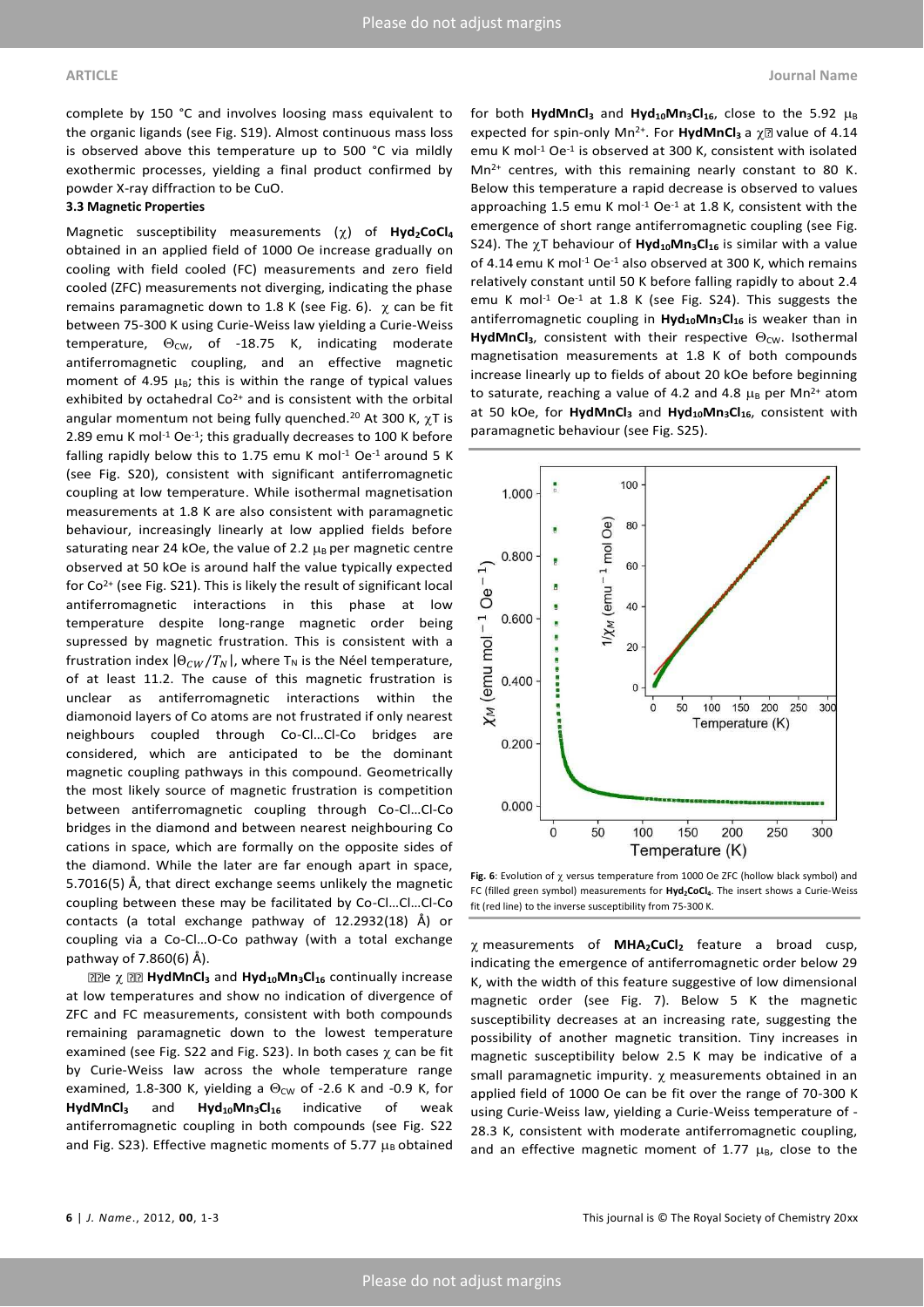expected spin-only value of 1.73  $\mu_B$  expected for Cu<sup>2+</sup> (see Fig. S26). A plot of  $\chi$ T indicates a value of 0.36 emu K mol<sup>-1</sup> Oe<sup>-1</sup>, close to that expected for isolated  $Cu^{2+}$  centres and that this drops rapidly below 100 K approaching towards zero at 1.8 K, consistent with the emergence of antiferromagnetic interactions (see Fig. S27). Isothermal magnetisation measurements at 1.8 K, 2.8 K and 10 K are very similar with slow linear increases in magnetisation observed to just over 0.04  $\mu_B$  per Cu<sup>2+</sup> under an applied field of 50 kOe, consistent with antiferromagnetic order (see Fig. S28).



Fig. 7: Evolution of  $\gamma$  versus temperature from 1000 Oe ZFC (hollow symbol) and FC (filled symbol) measurements with a red line showing a spin ½ Heisenberg chain fit to the FC data.

Given the anticipation that the magnetic interactions within the chains in **MHA2CuCl2** should be dominant we attempted to fit the evolution of  $\chi$  with temperature with the well-known Bonner-Fisher approximation for a spin 1/2 Heisenberg chain, 21 which takes the formulism:

$$
\chi = \frac{N_A g^2 \mu_B^2}{k_B T} \times \frac{0.25 + 0.074975 x + 0.075236 x^2}{1 + 0.9931 x + 0.172135 x^2 + 0.757825 x^3}
$$

 $k_B T$  1 + 0.9931x + 0.172135x<sup>2</sup> + 0.757825x<sup>3</sup><br>where  $x = |J|/k_B T$ . Excellent fits to both ZFC and FC data collected at 1000 Oe above 10 K were obtained yielding values within two standard deviations of each other; with those to the FC data giving  $g = 2.0547(15)$  and  $J/k_B = 45.26(8)$  K (see Fig. 7). This suggests that **MHA2CuCl2** is predominantly a 1D antiferromagnet, although as indicated, for example,<sup>22</sup> by our previous paper on 1D formate frameworks this does not exclude the presence of significant interchain coupling, particularly through the Cl...Cl close contacts in the plane.

It is difficult to compare the magnetic behaviour of four compounds with significant differences in topologies and containing distinct magnetic cations. The different strengths of the magnetic interactions, as measured by  $\Theta_{\text{CW}}$ , however can be rationalised with regards to the length of the likely exchange pathways in these compounds. **MHA2CuCl2**, which appears to predominantly have coupling within its edgesharing chains has the highest  $\Theta_{\text{CW}}$ . This is followed by **Hyd2CoCl4**, which is connected within a layer by relatively short 8.552(15) Å Co-Cl...Cl-Co pathways. Both **HydMnCl**<sub>3</sub> and Hyd<sub>10</sub>Mn<sub>3</sub>Cl<sub>16</sub> have much lower  $\Theta_{\text{CW}}$ , and while their precise topology undoubtedly play a significant role in this, it is notable that these compound require Mn-Cl...Cl-Mn contacts of 8.708(4) and 8.809 (9) Å to connect the octahedral centres into extended units, with the later having the weaker  $\Theta_{\text{CW}}$  of the two. Comparison to a number of previously reported compounds with coupling mediated by Cl...Cl contacts into an extended unit, most typically chains in AMCl4 (where A is an organic cation and B is typically Cu) type compounds, suggests that for magnetic order to emerge above 1.8 K typically the Cl...Cl contact must be less than 3.9  $\AA$ .<sup>6, 11, 23</sup> This is consistent with the emergence of magnetic order in **MHA2CuCl2** and **Hyd2CoCl<sup>4</sup>** while the lack of magnetic order from **HydMnCl<sup>3</sup>** and Hyd<sub>10</sub>Mn<sub>3</sub>Cl<sub>16</sub> despite Cl...Cl contacts in this range may be a result of the precise architectures of these compounds, including the specific bond and dihedral angles, which are also known to have a significant effect on magnetic coupling. 8

### **Conclusions**

This study has reported the synthesis, crystal structures and magnetic properties of five octahedral Mn, Co and Cu complexes with simple amine ligands. Despite adopting a wide variety of crystal structures they all exhibit close Cl...Cl contacts, which in the majority of cases are the principle source of magnetic coupling. The four compounds whose magnetic properties are measured all show antiferromagnetic interactions. While in **HydMnCl3** and **Hyd10Mn3Cl16** these are relatively weak **Hyd2CoCl4** and **MHA2CuCl2** exhibit significant magnetic coupling. There is no indication of magnetic order emerging in **Hyd2CoCl4** above 1.8 K indicating that this compound is likely highly magnetically frustrated, with an analysis of its crystal structure showing this is likely restricted to the diamonoid layers of Co cations. In contrast **MHA2CuCl<sup>2</sup>** exhibits magnetic susceptibility measurements which are well fitted by a 1D spin ½ Heisenberg antiferromagnetic model, with this coupling likely facilitated by CI<sup>-</sup> bridges that link octahedra in an edge-sharing fashion.

### **Conflicts of interest**

There are no conflicts of interest to declare.

#### **Acknowledgements**

The authors would like to thank EPSRC for funding as part of grant EP/R011524/1. One of us (RJCD) would like to thank for the University of Kent for funding via a Vice-Chancellors PhD studentship.

#### **References**